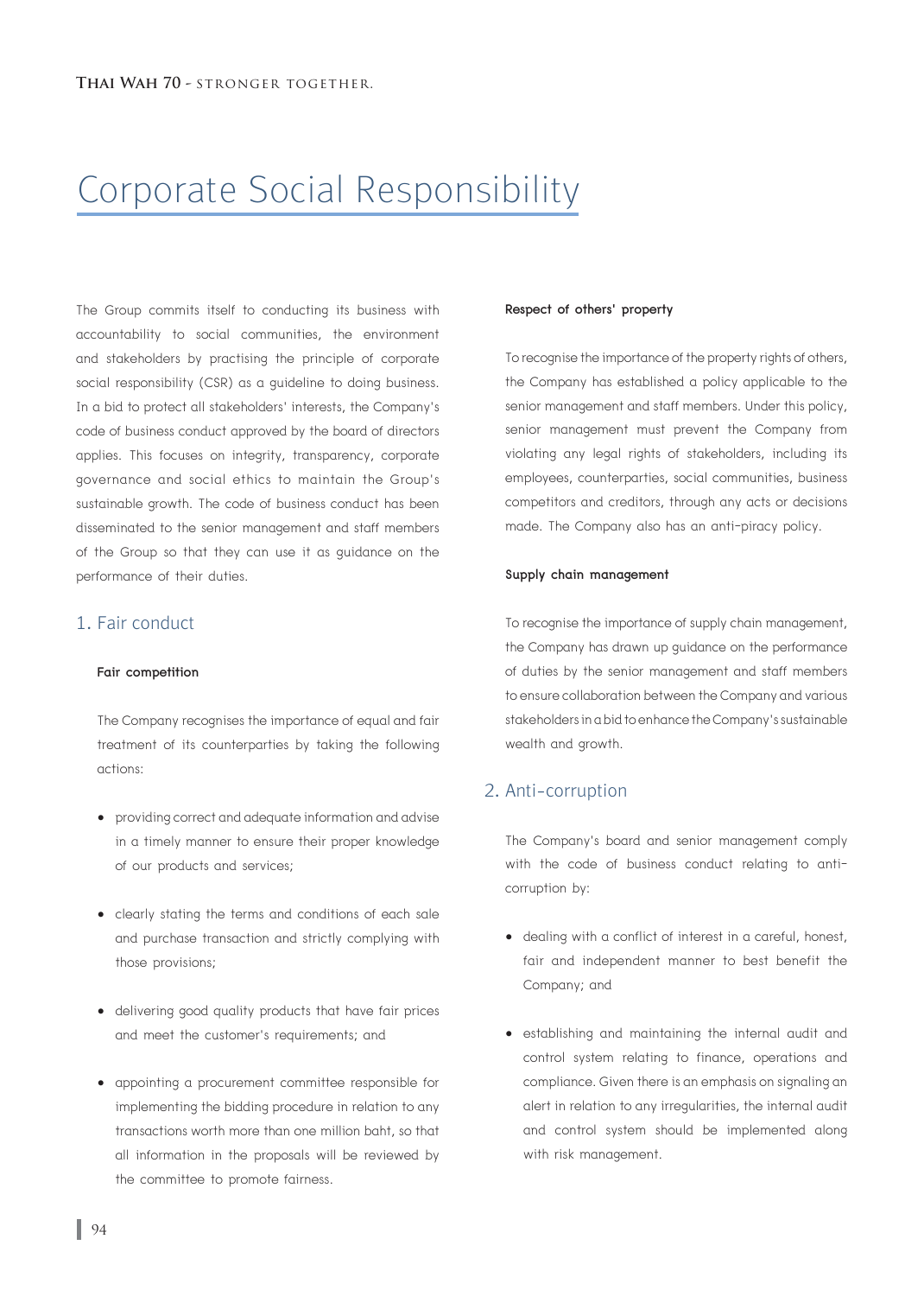## 3. Respect of human rights

 According to the Company's code of business conduct, its board of directors and/or senior management are expected to ensure that the Company has not violated and will not violate any legal rights, including human rights, through any acts or decisions made. The key policy and procedure relating to human rights established as a part of the Company's standard operating procedures are as follows:

- The Company will not hire, be involved with or support the use of child labourers under 18 years of age. This requirement applies to employees and workers hired by any contractors providing services to the Company.
- The use or support of forced labour in all forms is prohibited. If an employee does not wish to voluntarily work for the Company any longer, he/she may resign by proceeding with the procedures stated in the Company's Work Rules.
- All male and female employees will be treated equally, except where the nature and conditions of work do not allow the Company to do so. All pregnant female employees will be provided with appropriate working conditions and a work environment that ensures their safety and the safety of their unborn babies. The Company has no policy to dismiss, demote, or reduce the fringe benefits, of female employees who become pregnant.
- The Company respects individual's right to form a group or participate in the activities of any group as he/she wishes, including any negotiation with such a group. However, if this freedom of association, including any negotiation, is limited by law, the members of such a group will be entitled to equal facilitation and treatment along with all other employees.
- No deduction or reduction of wages will be imposed on any employees as a disciplinary punishment in any circumstance. The Company will not take or support any action amounting to physical or mental punishment, coercion or harmful treatment against its employees.

## 4. Fair labour treatment

#### Employment and labour relations

 The Company has a policy to employ legal labour, free of discrimination based on gender, race, religion or sexual orientation. Hiring forced labourers or child labourers (under the age of 18 years old) is prohibited. Disabled persons are given employment opportunities for any suitable positions to improve the quality of their lives. The employment conditions, working conditions and fringe benefits are well managed in compliance with labour law on the basis of fairness, social ethics and transparency. The nomination, selection and appointment procedure of Company personnel is of great importance. The Company's key considerations when hiring are a candidate's knowledge, ability, experience, and suitability for the relevant job position. These requirements will also be taken into account for determining the employee's wages and reviewing their job promotion. The Company provides various fringe benefits and facilities, including medical expenses, accident insurance, recreation facilities, internal and external training courses, to improve the quality of its employees' working conditions.

 The Company has set clear policies on the remuneration and welfare benefits which commensurate with market rates in the same industry and with the performance of the Company and the individual, as set out in the Code of Business Conduct which has been approved by the Board of Directors.

#### Occupational health and safety

 The Company promotes continuous training and development to develop its employees' skills, knowledge and ability, and to prepare them for their future careers. The training and development places particular emphasis on building team spirit, as well as promoting environmental and occupational health and safety. In relation to the latter, the Company provides training to its employees on environmental and occupational health and safety, ISO 9001:2008 quality management, personal healthcare, factory sanitation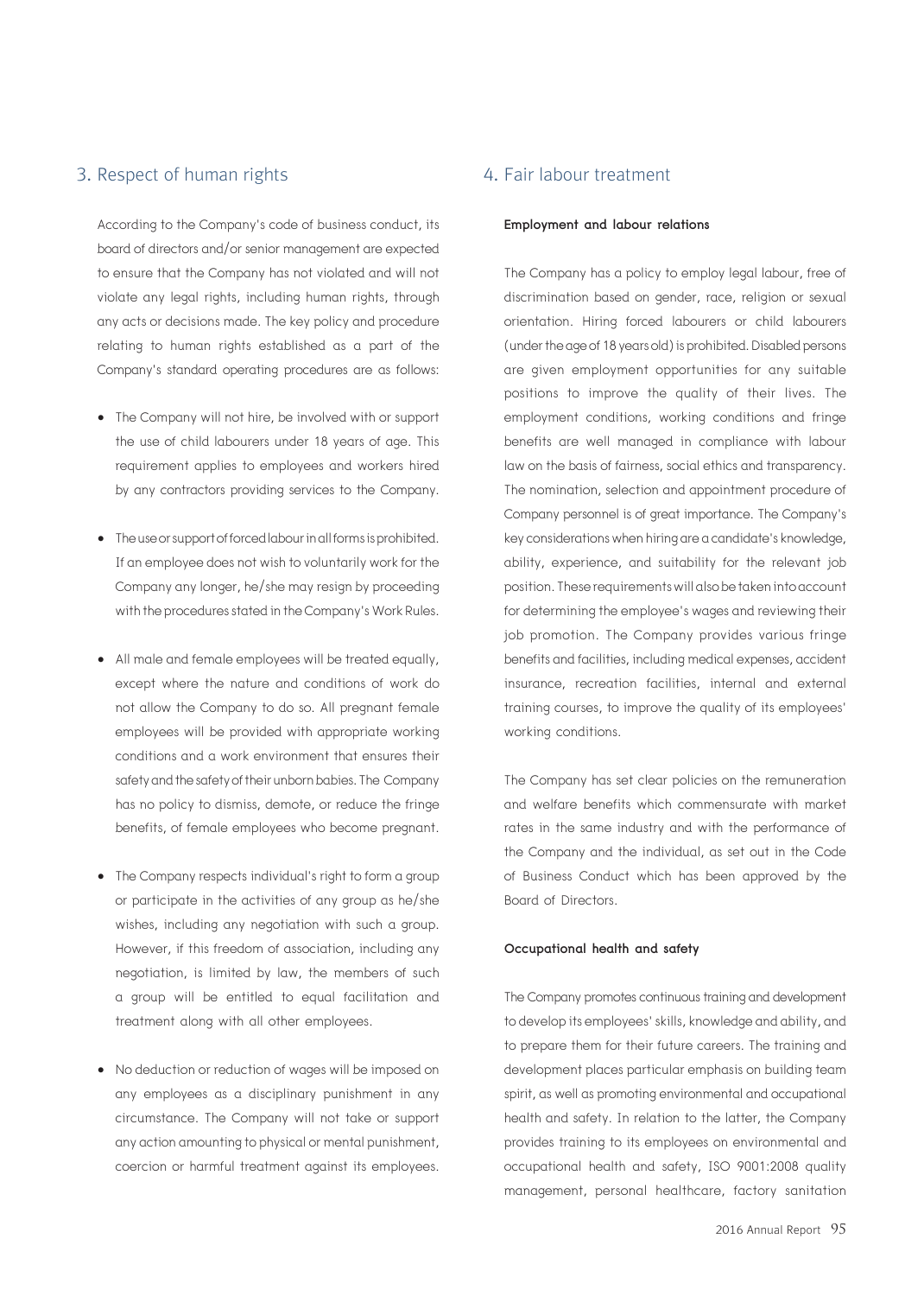and the GMP certification standards. The purpose of such training is to enhance the employee's morale, stability, and quality of working conditions, as well as to improve their leadership and commitment to the Company as an organisation.

 On account of the Company's continued campaign to minimise accidents in the workplace, the rate of work-related accidents has decreased. There have been no records of death or severe accidents in the Group's manufacturing factories. These factories joined with a government campaign for an award of excellence in environmental and occupational health and safety, launched by the Welfare and Labour Protection Department and Ministry of Labour. The objective of the campaign was to promote employee alertness on this issue, work discipline, compliance with safety measures, and cooperation in preventing work-related accidents.

 With awareness of the significance of its employees' occupational health and safety, the Company has strictly complied with all applicable laws and has established the Environment, Occupational Health and Safety Committee (EOHSC) to oversee the proper implementation of the OHSAS 18001 and TIS 18001 standards, and to regularly review the objectives and goals in relation to the working environment and occupational health and safety. The Company's fulfilment of the OHSAS 18001 and TIS 18001 standards has been recognised and certified by the relevant organisations.

## 5. Responsibility to consumers

## Consumer health and safety

 All staff members are encouraged to recognise the importance of safety at all stages of the manufacturing procedure. The Company operates an efficient reverse examination system that can prove the manufacturing procedure through a scientific method using standard and advanced technology equipment. It aims to make food products using the food safety management system according to the HACCP and GMP standards, to control against any hazards and to comply with laws and regulations relating to food safety

 applicable in Thailand and other countries in which the counterparties operate. The Company's organisational procedure has been continuously improved to manage the clear disclosure of complete and correct information to all relevant parties.

 The Company has a policy to produce good quality and high standard products using state-of-the-art technology, and maintains a quality control system covering all stages of its manufacturing procedure. The Company's products have won awards for the following international standard certifications: ISO 9001:2008, Good Manufacturing Practice (GMP), Hazard Analysis Critical Control Point (HACCP), KOSHER and Halal.

 The Company has committed itself to maintaining and improving its quality management system across its organization in order to manufacture good quality products which are safe for its consumers. Currently, the Company has been awarded the following international certifications of manufacturing standards: GMP, HACCP, ISO 9001, and Halal. The Company has also recognised the importance of research and development to the development of quality products that meet customers' needs, and the Company carries out frequent calibrations on its laboratory equipment, as can be seen by the certification of its food lab standard: ISO/IEC 17025 granted by the Ministry of Public Health of Thailand.

#### Labels of goods and services

 With awareness of the importance of showing correct information relating to its products, the Company has ensured that the sachets, sacks, and/or labels for all its products show the correct information about nutrition, cooking instructions, and other information in accordance with applicable laws, rules, regulations and international standards. This is to ensure that consumers derive the best benefit possible from use of its products.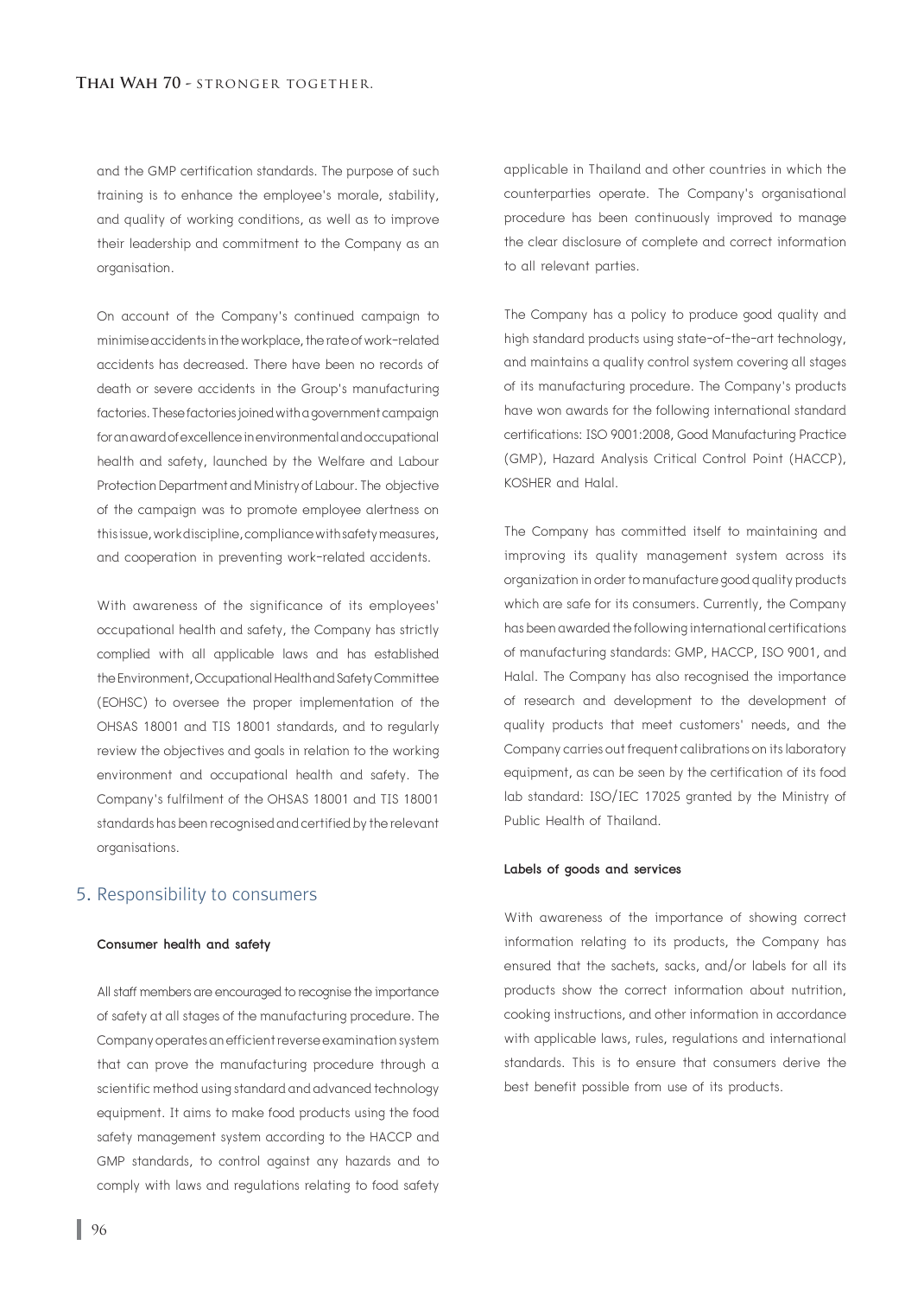#### Marketing communications and customer's privacy

 The Company commits itself to producing good quality, hygienically safe and timely delivery so as to satisfy consumer requirements. The Company continuously improves its manufacturing quality control system to ensure it meets international standards. The Company's performance is measured by customers' satisfaction which the Company can be used further for improving and developing its products and services.

## 6. Environmental care

#### Sustainable use of resources

 In the present day, energy use is one of the key factors in economic improvement. With the rising demand for energy due to economic growth, the Company has been alerted to the importance of sustainable energy use. The Company therefore implemented energy preservation and alternative energy sources into action by installing a system to generate biogas from waste water released from its factories. Biogas is used as a fuel in generating thermal energy, which substitutes for furnace oil in the manufacturing procedure of cassava starch. In addition to the direct benefit that the Company and its subsidiaries obtain from cost reductions, the biogas system also brings about a decrease in greenhouse gas emissions. Furthermore, the products of the Company and its subsidiaries also received Carbon Footprint certificate issued by Thailand Greenhouse Gas Management Organization (TGO) including subsidiary  companies are also certified with ISO 14001: 2004 standard which represents the Environmental Management System with the purpose of making the organization aware of the importance of environmental management and developing the environment along with business development by focusing on preventing the pollutions released and continuous development.

#### Prevention and mitigation of pollution

 The construction of the biogas project was to replace the furnace oil with biogas, for which the Group uses the Covered Lagoon Bio Reactor (CLBR) technology, which incorporates in itself the advancements, high capacity and stability and carries the low cost of quality control. The CLBR technology has dual function both in biogas generation and waste water treatment. In addition to producing benefits in the form of cost reductions, the biogas project efficiently assists in environmental management. The benefits in respect of mitigating environmental effects are as follows:

• Quality of discharged water: After the waste water passes the CLBR system, the concentration value of organic compounds will reduce to 95-97 percent for both the Company and its subsidiaries. Subsequently, the waste water enters the open treatment system, which is the original system used by the factory that meets applicable standards of the Department of Industrial Works.

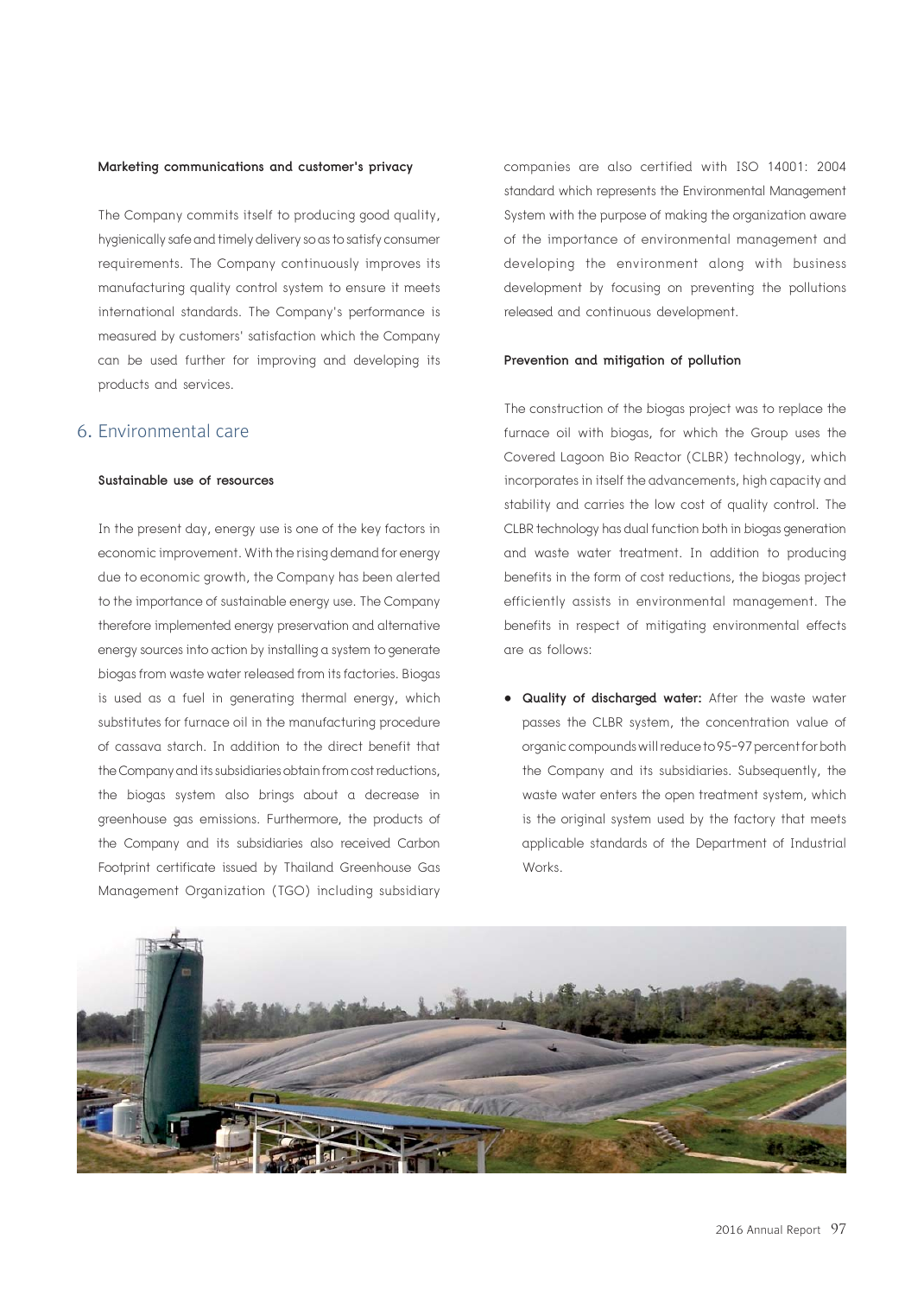- Reduction in greenhouse gas emissions: Methane is a type of greenhouse gas that produces 21 times harsher effects than carbon dioxide. Reducing methane emissions into the atmosphere by reusing it as a source of energy can also reduce the emission of carbon dioxide.
- Smell: The CLBR system assists in eliminating the unpalatable smell of waste water discharged from the manufacturing procedure by using a close-covering system.
- Sanitary condition of the Company's employees and local communities: The cause of the problem will be solved in the manner that the unpalatable smell and waste discharged from the manufacturing procedure will be eliminated.

 Furthermore the Company recognizes the importance of environmental conservation and has implemented an environmental management system, evaluated and reviewed the system regularly to achieve sustainable development. As a result, the Company has obtained

 certification of its environmental management system under ISO 14001:2004 and has also been awarded a green industrial certification at level 3 (the green system) from the Ministry of Industry of Thailand, which is the system that reflects environmental friendliness. In addition, the Company has installed manufacturing waste treatment systems to tackle pollution in accordance with the Ministry of Industry's standards. Installed systems include: (i) natural ponds for wastewater treatment located on an area of approximately 50 rai; and (ii) an air pollution treatment system using both a wet scrubber and a cyclone scrubber to catch dust and fumes from the combustion process before they are discharged from the factory. These systems are subject to regular inspection, modification and improvement by a team of engineers and specialists.

## 7. Social and community development

 The Company and its subsidiaries have always recognised the importance of improving the quality of life of local communities by participating in social and community development for sustainable growth as follows:



# Project of converting a large civil state for modern farming

"The project of converting a large civil state for modern farming for cassava roots", Nikhom Sang Ton Eng sub-disctrict, Pimai disctrict, Nakhorn Ratchsima province. It is a big modern farming project where farmers can reduce their costs and increase productivity for the plantation by using the drip irrigation system and by natural process (the rain) through the knowledge and technological know-how that they received from this cassava plantation prototype project and spread the success to other communities. In the end, the Company would receive good quality products and in a timely manner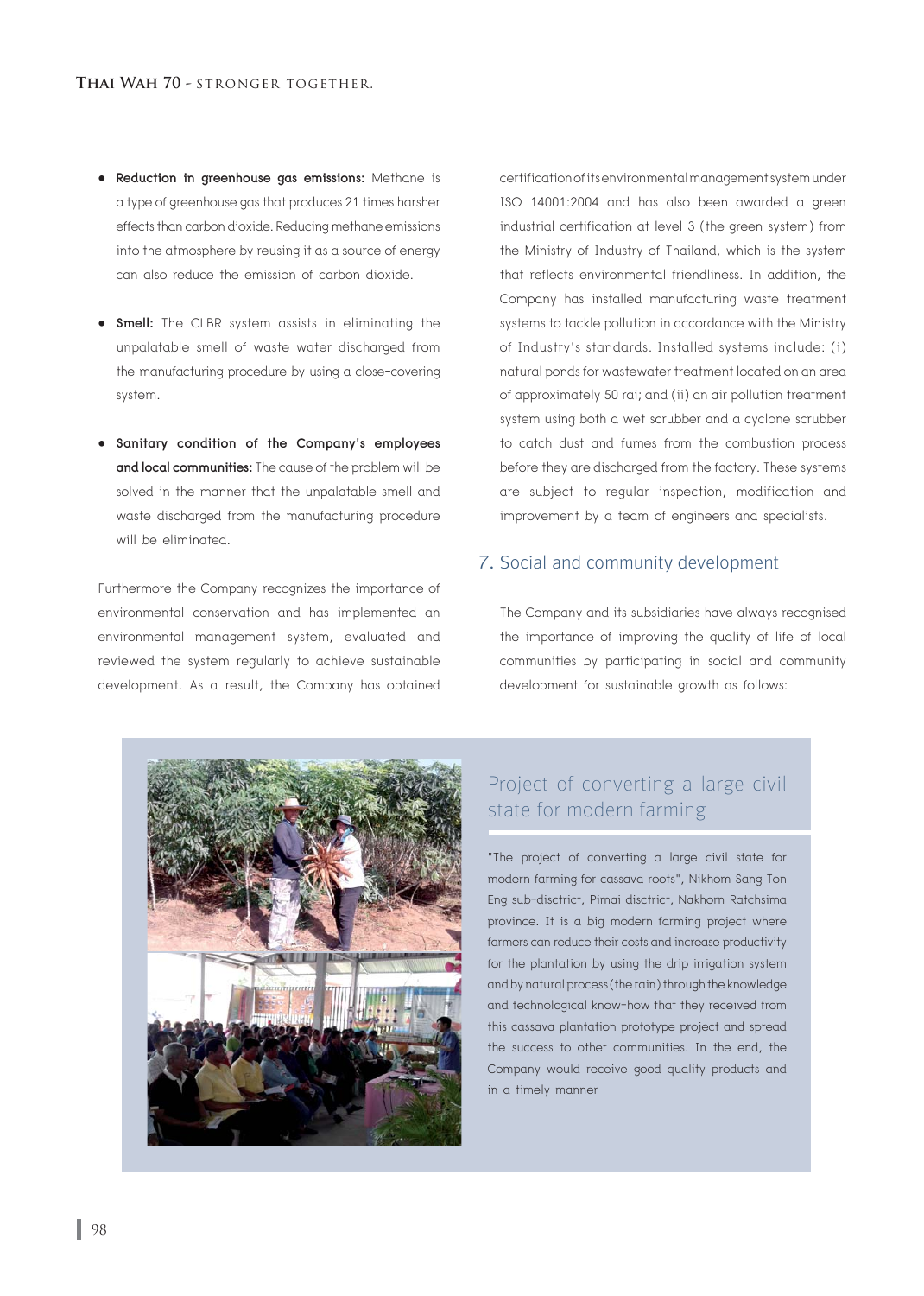## Guarantee pricing project

The guarantee pricing project under the name "Thai Wah support cassava farmer members" by guaranteeing minimum price lesser than Baht 2 for starch content at 30% in order to encourage the farmers planting cassava roots to not to switch to planting other crops. This project would kick off starting June 2017 to March 2018.

The Company also encouraged farmers to register for selling cassava roots to the Company in the year 2017 in order to create confidence within the farmers that there certainly was a market to purchase while at the same time provide minimum guaranteed price. In this way the Company can plan purchasing the roots continuously according to the work plan.





# Dredging the weed reservoir pond and pumping water back to the communities

The project of dredging the weed reservoir pond and pumping water back to the communities in order to reduce drought and to receive recognition for using water within the community.

# Expanding the parking lot

Expansion of the parking lot in front of the factory for convenience and for also reducing road accidents amongst the farmers that had been caused from the trucks parking on the road pavement in front of the factory.

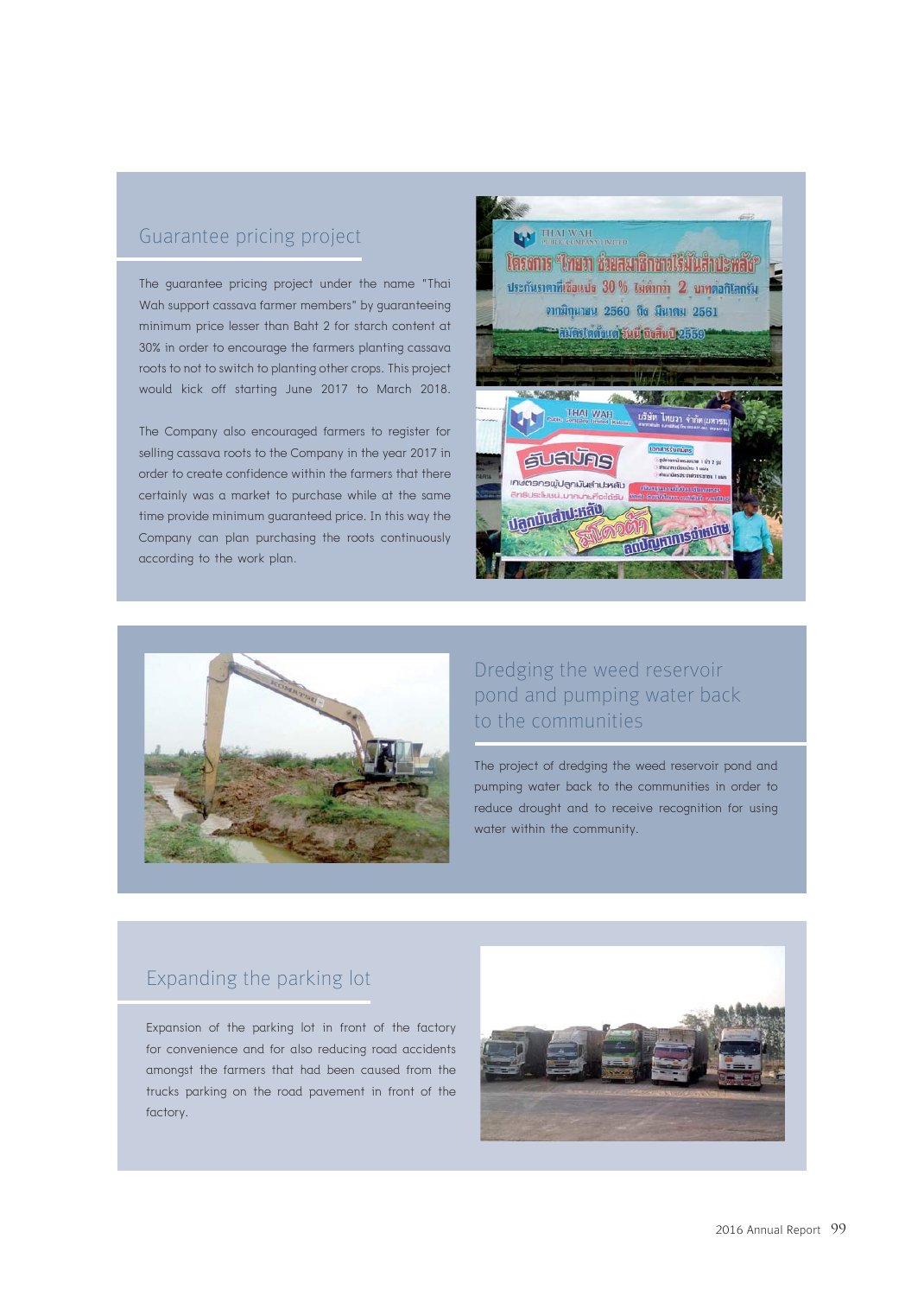

# Planting trees together

The Company together with the local community participated in planting trees on the Arbour day in order to reduce air pollution and restore greenery back to the environment.

# Training and Seminars to increase knowledge to the farmers

Conducting training and seminars for the farmers who are members of the factory. The Company took some of the farmers to study different plantation prototypes in order for them to gain knowledge on the different techniques of plantation by using planting and harvesting machines (Project implemented during September 2016)





# Donating Air-conditioning machines

The Cornpany donated an air conditioning machine to the child development center, Baan Pong, Chiang Yuen, Udon Thani.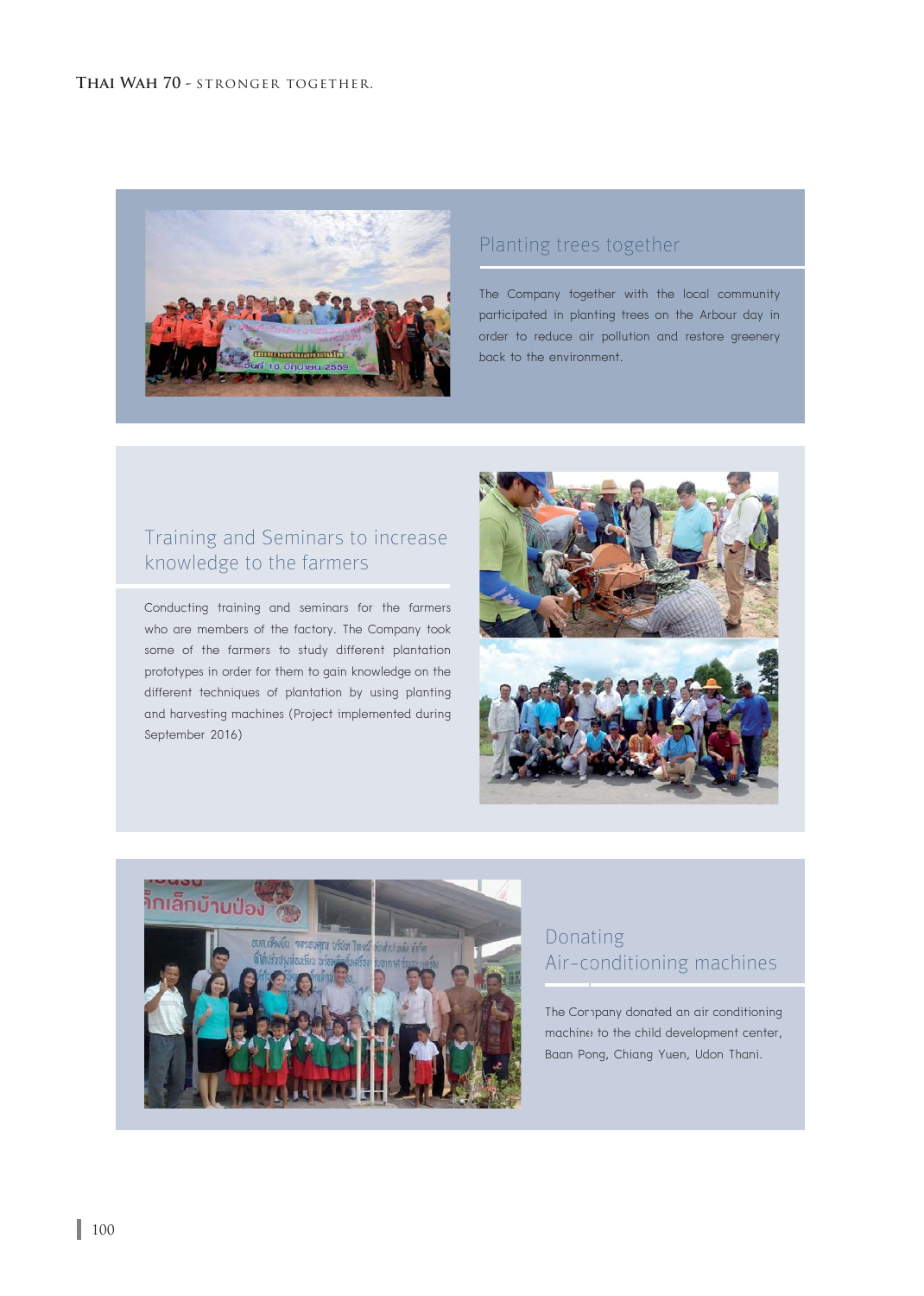

# Waste water treatment project from the factory for a sustainable farming

The Company met with the local villagers in order to implement the project "waste water treatment from the factory for a sustainable farming" at the Community hall, Baan Nong Hang, Chiang Pin, Muang, Udon Thani.

# School within factory project

The Company's "School within the factory" project co-operated with the Udonthani Provincial Office of the Non-formal and Informal Education, in order to encourage employees who wished to enhance their knowledge and qualification. This would inturn improve their personal skills. This was a continuous project from the year 2015.





## CSR-DIW Continuous Award 2016

Thai Nam Tapioca Company Limited was awarded CSR-DIW Continuous Award 2016 for maintaining its responsibility towards the society for the year 2016.

# Cleaning the road and making it beautiful project

The Company participated in the activity of cleaning the road and making it safe and beautiful by giving out garbage trash cans at Thakam, Bangpakong, Chacheongsao.